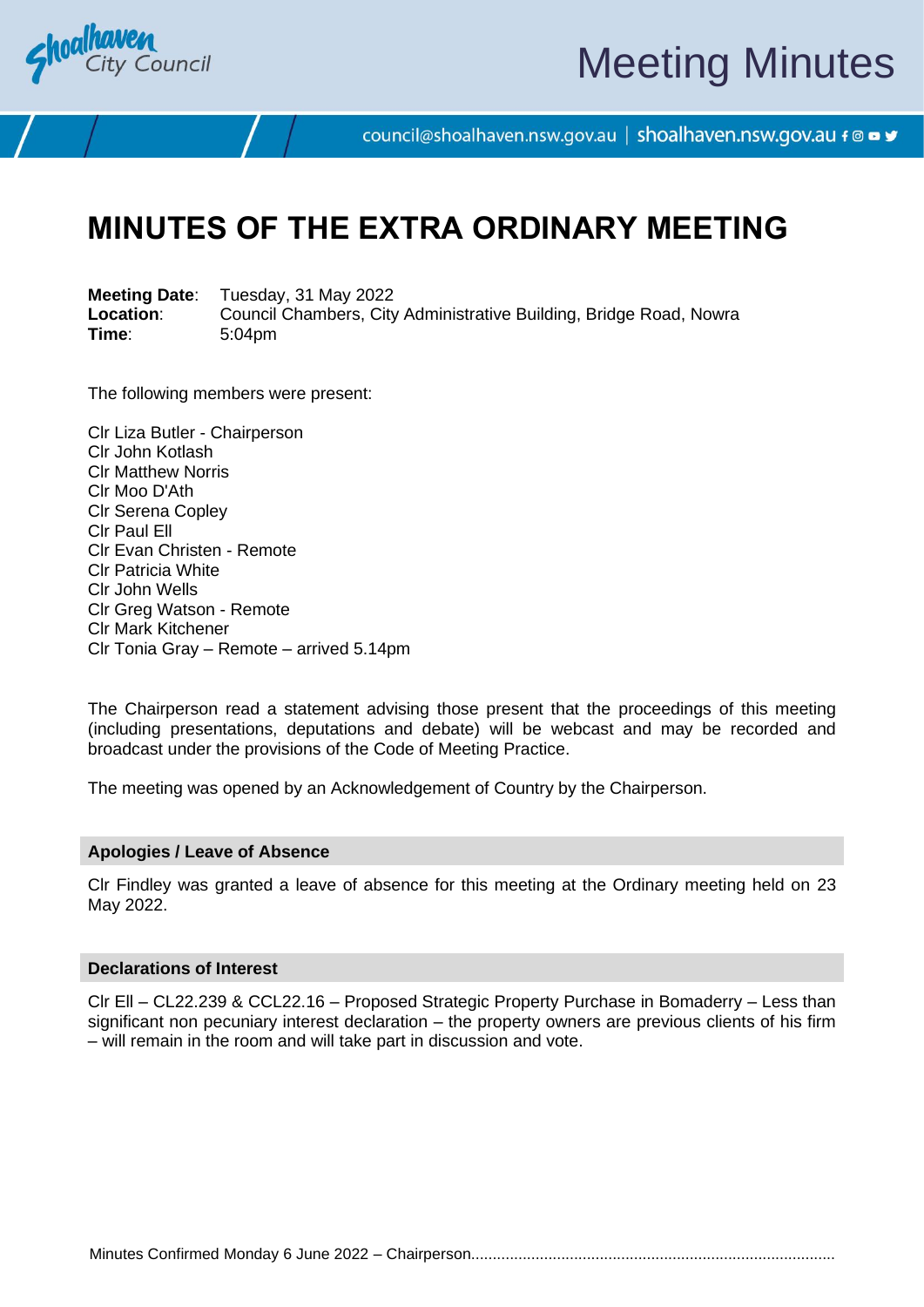

## **CONFIDENTIAL REPORTS**

Pursuant to Section 10A(4) the public were invited to make representation to the meeting before any part of the meeting is closed, as to whether that part of the meeting should be closed.

No members of the public made representations.

**RESOLVED** (CIr White / CIr Kotlash) MIN22.362

That the press and public be excluded from the Meeting, pursuant to section 10A(1)(a) of the Local Government Act, 1993, to consider the following items of a confidential nature.

## CCL22.16 Proposed Strategic Property Purchase in Bomaderry

*Commercial information of a confidential nature that would, if disclosed prejudice the commercial position of the person who supplied it.10(A)(2)(d)(i)*

*There is a public interest consideration against disclosure of information as disclosure of the information could reasonably be expected to reveal commercial-inconfidence provisions of a contract, diminish the competitive commercial value of any information to any person and/or prejudice any person's legitimate business, commercial, professional or financial interests.*

CARRIED

The meeting moved into confidential the time being 5.05pm.

The meeting moved into open session, the time being 5.54pm.

## **REPORT FROM CONFIDENTIAL SESSION**

The following resolutions of the meeting, whilst closed to the public, were made public.

| CCL22.16 Proposed Strategic Property Purchase in Bomaderry | <b>HPERM Ref:</b><br>D22/224793 |
|------------------------------------------------------------|---------------------------------|
|------------------------------------------------------------|---------------------------------|

Note: Clr Gray joined the meeting remotely – 5.14pm

## **RESOLVED** MIN22.363C

That Council

- 1. Rescind its resolution (MIN22.361C) of 26 May 2022.
- 2. Proceed with the strategic property purchase in Bomaderry outlined as Option 1 in the report.
- 3. Receive a further report with respect to the outcome of proceeding with Option 1.

**CARRIED**